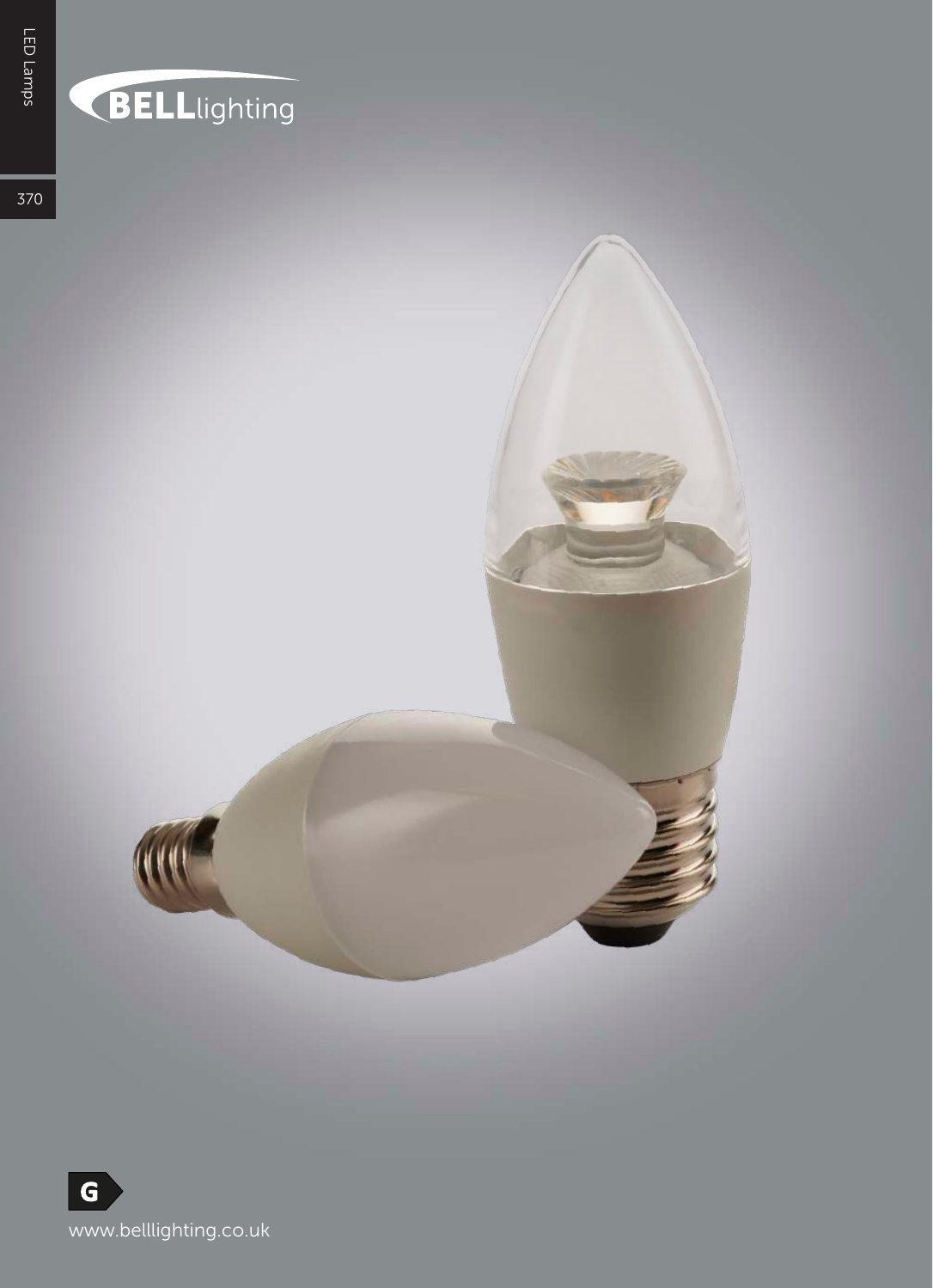## LED Candle

The most cost-effective way of upgrading inefficient lighting. The foundation of LED Lighting (the SMD Candle, Round & GLS) are lamps that the market has become heavily reliant on over the past 10 years. Our LED Candles are available in both 4W & 6W, Clear & Opal, with a Warm or Cool White light output.

- Direct replacement for Standard Candle
- Retrofit size
- Opal / Clear with crystal lens for multi-directional light and sparkle
- Non Dim / Dimmable with special components for use with UK digital and rotary dimming systems



Opal Warm White Cool White Daylight 4W Candle H 100mm Ø35mm 6W Candle H 100mm Ø35mm



371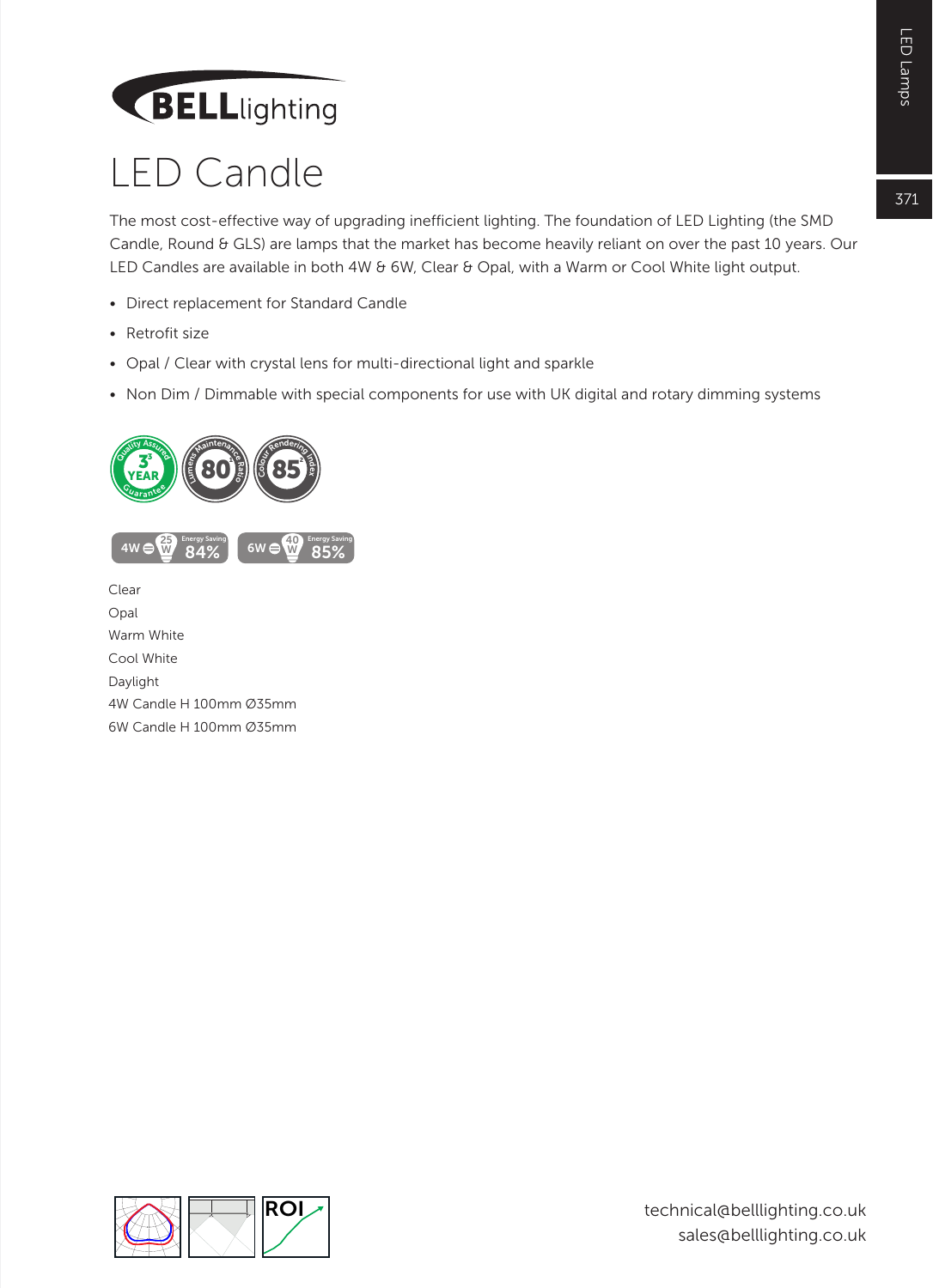| Code         | Lamp Type                         | <b>CCT</b> | Lm  | Dim     | $\vee$ | Hours |  |  |  |  |
|--------------|-----------------------------------|------------|-----|---------|--------|-------|--|--|--|--|
| Non Dimmable |                                   |            |     |         |        |       |  |  |  |  |
| 05057        | 4W LED Candle Opal Non Dim - BC   | 2700K      | 250 | Non Dim | 240    | 25000 |  |  |  |  |
| 05096        | 4W LED Candle Opal Non Dim - SBC  | 2700K      | 250 | Non Dim | 240    | 25000 |  |  |  |  |
| 05056        | 4W LED Candle Opal Non Dim - SES  | 2700K      | 250 | Non Dim | 240    | 25000 |  |  |  |  |
| 05055        | 4W LED Candle Opal Non Dim - ES   | 2700K      | 250 | Non Dim | 240    | 25000 |  |  |  |  |
| 60191        | 4W LED Candle Opal Non Dim - SES  | 6000K      | 250 | Non Dim | 240    | 25000 |  |  |  |  |
| 05700        | 4W LED Candle Clear Non Dim - BC  | 2700K      | 250 | Non Dim | 240    | 25000 |  |  |  |  |
| 05701        | 4W LED Candle Clear Non Dim-SBC   | 2700K      | 250 | Non Dim | 240    | 25000 |  |  |  |  |
| 05702        | 4W LED Candle Clear Non Dim - SES | 2700K      | 250 | Non Dim | 240    | 25000 |  |  |  |  |
| 05703        | 4W LED Candle Clear Non Dim - ES  | 2700K      | 250 | Non Dim | 240    | 25000 |  |  |  |  |
| 05838        | 6W LED Candle Opal Non Dim - BC   | 2700K      | 500 | Non Dim | 240    | 25000 |  |  |  |  |
| 05839        | 6W LED Candle Opal Non Dim - SBC  | 2700K      | 500 | Non Dim | 240    | 25000 |  |  |  |  |
| 05840        | 6W LED Candle Opal Non Dim - ES   | 2700K      | 500 | Non Dim | 240    | 25000 |  |  |  |  |
| 05841        | 6W LED Candle Opal Non Dim-SES    | 2700K      | 500 | Non Dim | 240    | 25000 |  |  |  |  |
| 60192        | 6W LED Candle Opal Non Dim- SES   | 6000K      | 500 | Non Dim | 240    | 25000 |  |  |  |  |
| 05820        | 6W LED Candle Clear Non Dim - BC  | 2700K      | 500 | Non Dim | 240    | 25000 |  |  |  |  |
| 05821        | 6W LED Candle Clear Non Dim - SBC | 2700K      | 500 | Non Dim | 240    | 25000 |  |  |  |  |
| 05822        | 6W LED Candle Clear Non Dim - ES  | 2700K      | 500 | Non Dim | 240    | 25000 |  |  |  |  |
| 05823        | 6W LED Candle Clear Non Dim - SES | 2700K      | 500 | Non Dim | 240    | 25000 |  |  |  |  |

1 Exceeds EU standard of 70 for Lumens Maintenance Ratio

2 Exceeds EU standard of RA 80 for Colour Rendering Index

3 Subject to terms & conditions (Contact Customer Service)

Call Customer Service or see website for maximum loading and dimmer compatibility.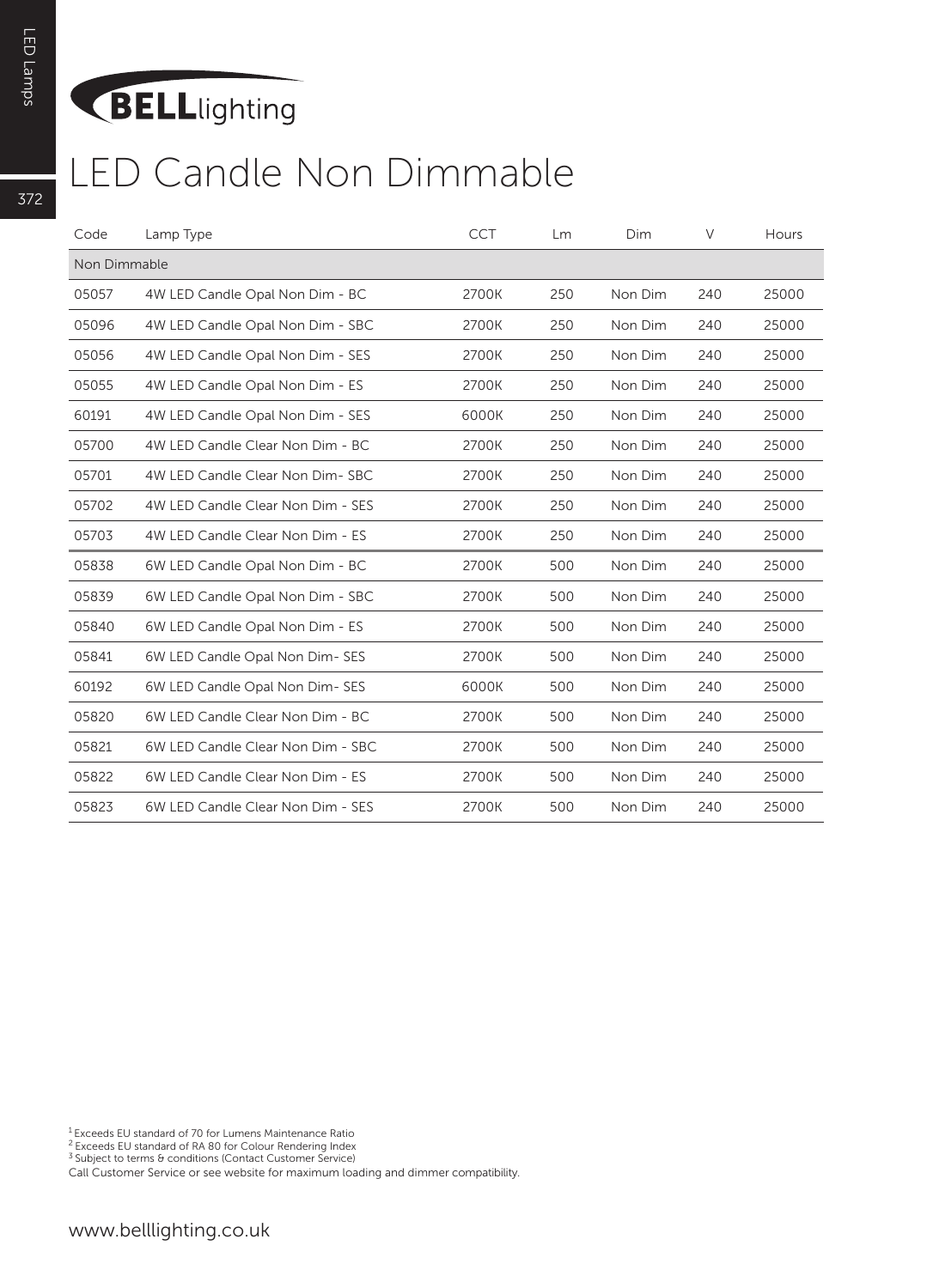#### LED Candle Dimmable

| Code     | Lamp Type                               | <b>CCT</b> | <b>Lm</b> | Dim | V   | Hours |  |  |  |  |
|----------|-----------------------------------------|------------|-----------|-----|-----|-------|--|--|--|--|
| Dimmable |                                         |            |           |     |     |       |  |  |  |  |
| 05850    | 4W LED Dimmable Candle Opal - BC        | 2700K      | 250       | Dim | 240 | 25000 |  |  |  |  |
| 05851    | 4W LED Dimmable Candle Opal - SBC       | 2700K      | 250       | Dim | 240 | 25000 |  |  |  |  |
| 05853    | 4W LED Dimmable Candle Opal - SES       | 2700K      | 250       | Dim | 240 | 25000 |  |  |  |  |
| 05852    | 4W LED Dimmable Candle Opal - ES        | 2700K      | 250       | Dim | 240 | 25000 |  |  |  |  |
| 60193    | 4W LED Dimmable Candle Opal - SES       | 6000K      | 250       | Dim | 240 | 25000 |  |  |  |  |
| 05138    | 4W LED 35mm Dimmable Candle Clear - BC  | 2700K      | 250       | Dim | 240 | 25000 |  |  |  |  |
| 05144    | 4W LED 35mm Dimmable Candle Clear - SBC | 2700K      | 250       | Dim | 240 | 25000 |  |  |  |  |
| 05139    | 4W LED 35mm Dimmable Candle Clear - SES | 2700K      | 250       | Dim | 240 | 25000 |  |  |  |  |
| 05146    | 4W LED 35mm Dimmable Candle Clear - ES  | 2700K      | 250       | Dim | 240 | 25000 |  |  |  |  |
| 05075    | 4W LED 35mm Dimmable Candle Clear - BC  | 4000K      | 250       | Dim | 240 | 25000 |  |  |  |  |
| 05076    | 4W LED 35mm Dimmable Candle Clear - SBC | 4000K      | 250       | Dim | 240 | 25000 |  |  |  |  |
| 05077    | 4W LED 35mm Dimmable Candle Clear - SES | 4000K      | 250       | Dim | 240 | 25000 |  |  |  |  |
| 05115    | 4W LED 35mm Dimmable Candle Clear - ES  | 4000K      | 250       | Dim | 240 | 25000 |  |  |  |  |
| 05842    | 6W LED Dimmable Candle Opal - BC        | 2700K      | 500       | Dim | 240 | 25000 |  |  |  |  |
| 05854    | 6W LED Dimmable Candle Opal - SBC       | 2700K      | 500       | Dim | 240 | 25000 |  |  |  |  |
| 05843    | 6W LED Dimmable Candle Opal - ES        | 2700K      | 500       | Dim | 240 | 25000 |  |  |  |  |
| 05844    | 6W LED Dimmable Candle Opal - SES       | 2700K      | 500       | Dim | 240 | 25000 |  |  |  |  |
| 60194    | 6W LED Dimmable Candle Opal - SES       | 6000K      | 500       | Dim | 240 | 25000 |  |  |  |  |
| 05830    | 6W LED Dimmable Candle Clear - BC       | 2700K      | 500       | Dim | 240 | 25000 |  |  |  |  |
| 05831    | 6W LED Dimmable Candle Clear - SBC      | 2700K      | 500       | Dim | 240 | 25000 |  |  |  |  |
| 05832    | 6W LED Dimmable Candle Clear - ES       | 2700K      | 500       | Dim | 240 | 25000 |  |  |  |  |
| 05833    | 6W LED Dimmable Candle Clear - SES      | 2700K      | 500       | Dim | 240 | 25000 |  |  |  |  |

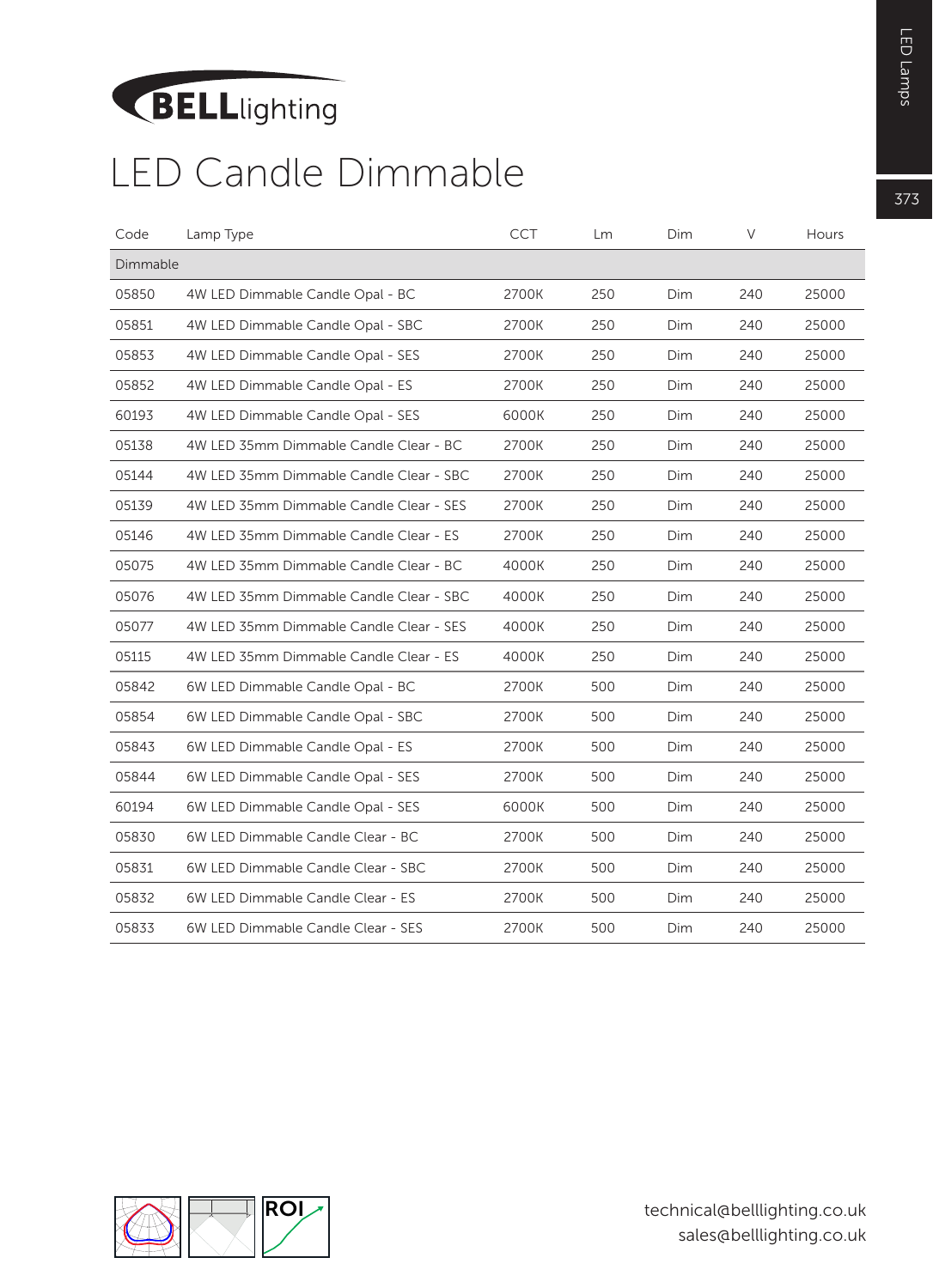